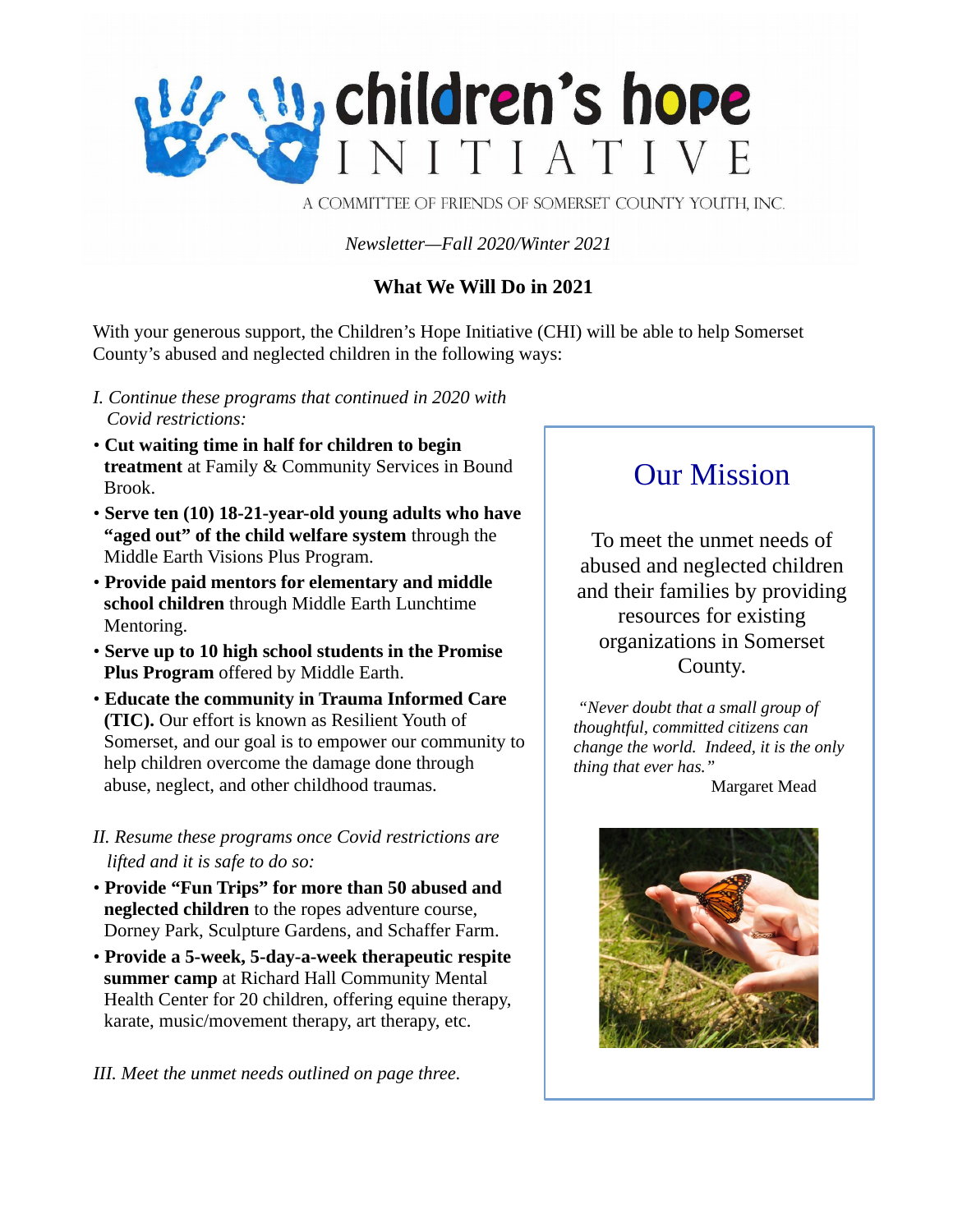**What We Have Done From January 2012 through October 31, 2020**



To learn more please visit: http://childrenshopeinitiative.org https://www.facebook.com/Childrens.Hope.Initiative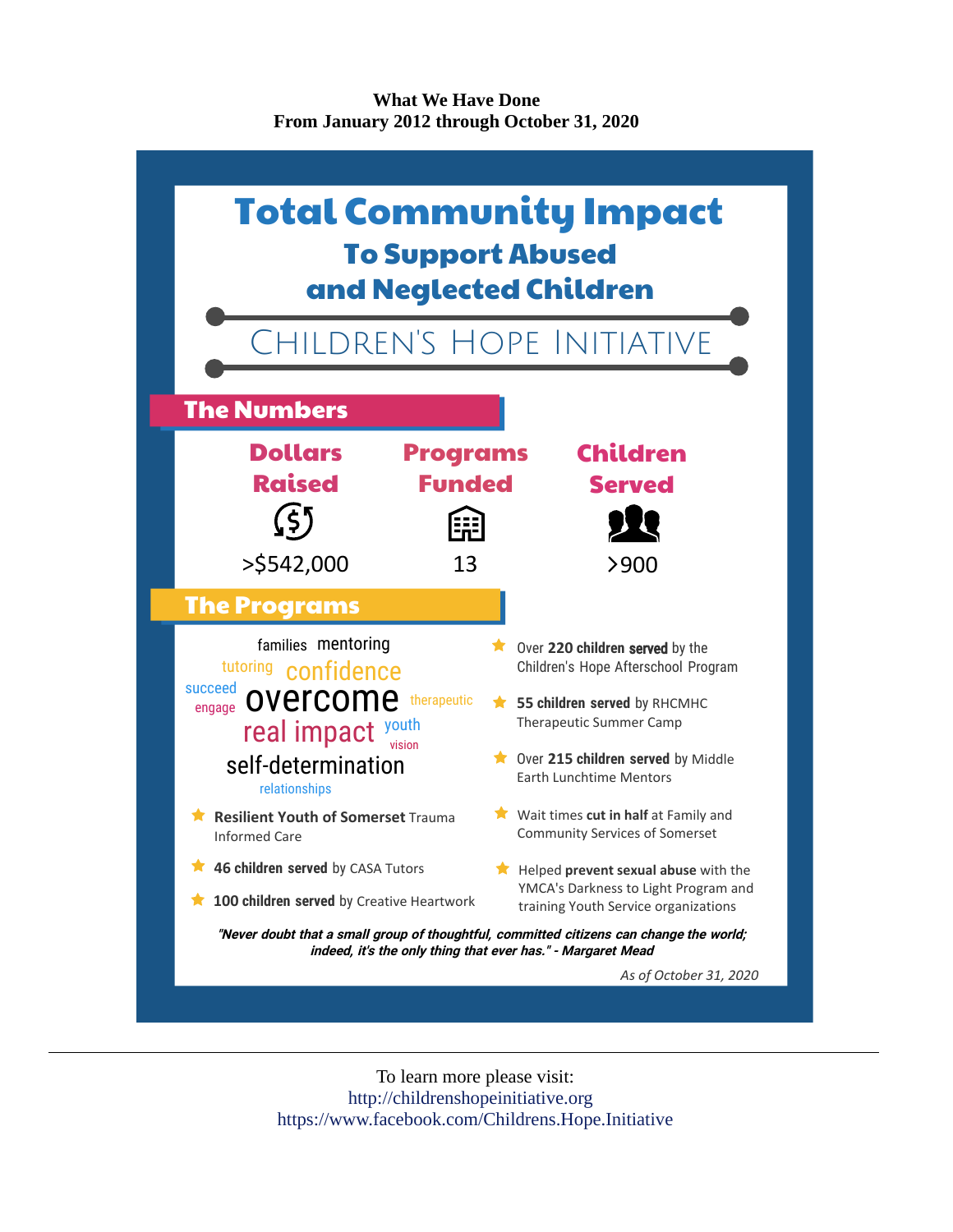### **Significant and Growing Unmet Needs Because of Covid**

The Board of CHI conducted its triennial needs assessment by meeting with 15 youth-serving organizations in September. The following are the unmet needs of Somerset County's abused and neglected children in order of priority with greatest need listed first:

- Mental Health Covid restrictions, remote learning, and social isolation are having a significantly harmful effect upon children—especially abused and neglected children. Also, fewer cases of abuse have been reported to the Division of Child Protection and Permanency (DCPP) since March. The concern is that there will be a surge in cases reported when the pandemic winds down and the psychological and mental harm to those affected children will be magnified by the delay in reporting.
- Fill the Learning Gap Created by Covid Abused and neglected children have always needed more help in terms of learning. If they don't get extra help to catch up now, they will be forever left behind in their learning.
- Mentoring (tied with "Fill the Learning Gap") This was identified as our greatest unmet need three years ago. It remains a most pressing need. The need includes mentors for children and teens, as well as for parents and caregivers.
- Fun Activities All children need to have fun activities to help build their sense of self-esteem and to give them "good life" experiences that can broaden their horizons. This is especially true for abused and neglected children.
- Immigrant Children Somerset County has a significant immigrant population. Many of the children were the victims of abuse and/or neglect before arriving in the United States. Last year CHI sponsored middle school and high school group sessions for 20 Spanish-speaking immigrant children. We would like to continue that program and expand it if funding permits.
- Support for Youth Serving Organizations Our goal is to help existing YSOs whenever possible. Consistent with our mission, CHI will endeavor to work with those YSOs that need financial support to survive.
- Program to Promote YSOs programs and information center for children and caregivers.

#### **2020 Accomplishments**

In addition to accomplishments listed on page one, 2020 reports on all CHI-funded services provided to Somerset County's abused and neglected children can be viewed on our website at www.childrenshopeinitiative.org/category/programs.

Also, this summer CHI received a request for a grant to replenish a CASA-SHaW fund used "to fill the wants of children in foster care." In the past the fund was used to pay for activities for the children, such as summer camp, computers for kids going off to college, registration fees for sports etc. We were told: "With Covid-19, we have found the nature of the requests are changing. Instead of wants, we have been asked for grocery store gift cards for food, diapers, wipes, Chromebooks, and gas cards for older youth. With these requests, we have almost completely zeroed out the fund and desperately need an infusion to not only help with these essential items, but also to fill birthday gift requests." The request was received on July 30<sup>th</sup>. Five days later the Board met, an MOU was signed, and a \$6,000 grant was made. In addition, \$500 Target gift cards were donated, and arrangements were made to supply diapers and food cards.